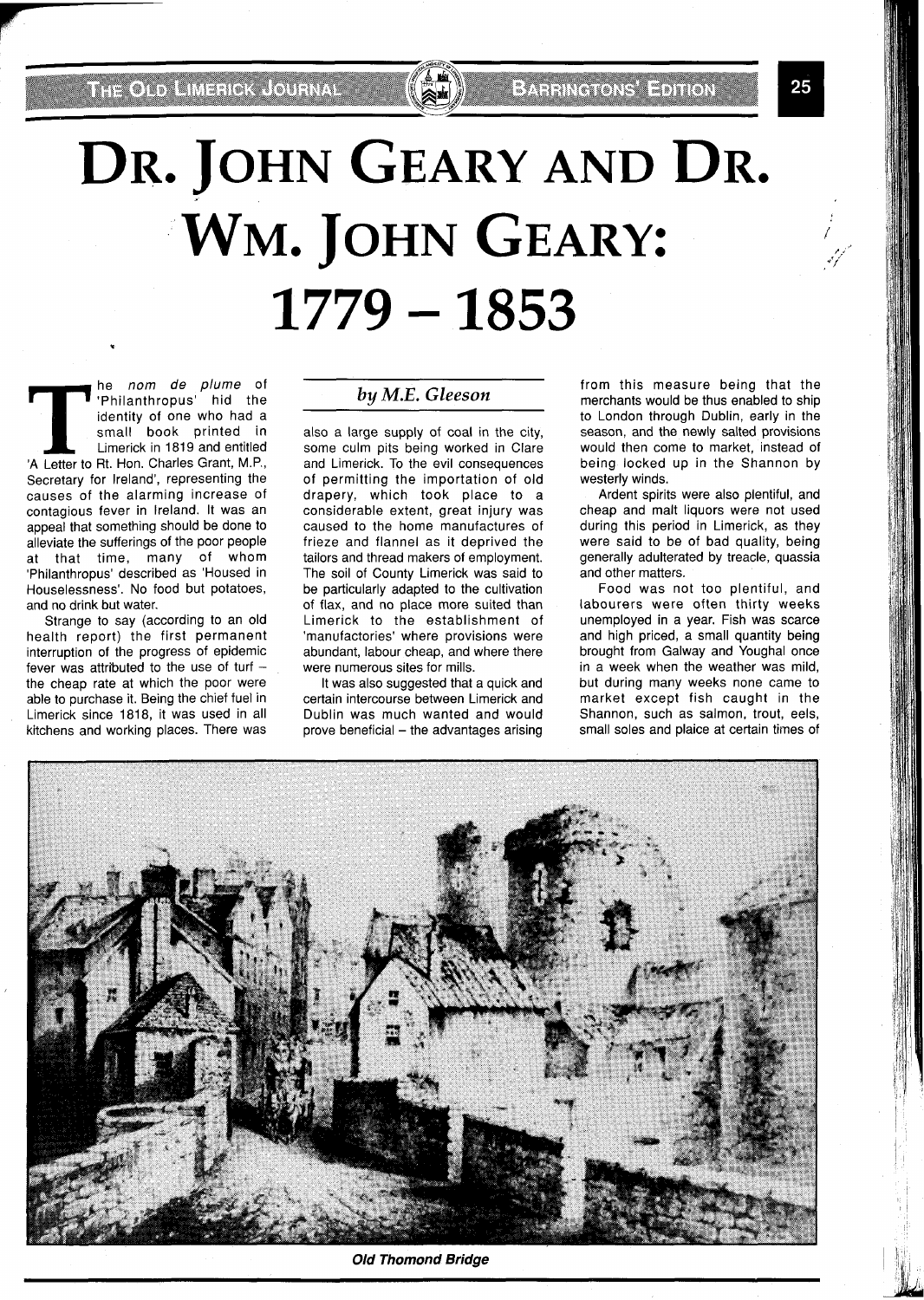THE OLD HIMSELO ALL ON HALL

**Extraged Service** 

# A HISTORICAL

AND

MEDICAL REPORT

 $\Omega$ 

The Umerick

## FEVER AND LOCK HOSPITALS:

## COMPRISING A PERIOD OF NEARLY FORTY YEARS;

AND ILLUSTRATIVE OF

The Nature and Progress of Fever in this District; **WITH** 

A Comparative View of its variations, at different intervals, from the Foundation of the Hospital to the present Time.

TO THIS PUSLICATION ARE ANNEXED

## Some Observations on the Treatment of Fever.

BY JOHN GEARY, M. D. PHYSICIAN TO THE LUNATIC ASYLUM, AND SENIOR PHYSICIAN TO THE HOSPITALS.

#### DEDICATED TO THE

Rt. Rev. CHARLES, LORD BISHOP of LIMERICK. acacionementalemente

An indian Philosopher being asked-From what sources he derived his knowledge? replied-"From the blind, who never place their feet 'till they have tried the firmness of the soil:-I observed, before I reasoned; and I reasoned, before I wrote."

#### LIMERICK:

Printed by WM. M'KERN, at the 'SUN-OFFICE,' 16, Rutland-street. 1820.

Dr. John Geary's 'Historical and Medical Report', 1820.

the year. A company, which had been established two years before, bought two fishing boats at great expense. The boats were successful for a few weeks in taking fish from the coast of Kerry, but the inhabitants assembled, attacked the boats, and so terrified the boatmen that they would not return there again. Fish was then brought to the city markets on the backs of horses from Galway, Kinsale and Youghal. Herrings, used as an article of diet by the poor, not infrequently caused complaints.

In the midst of these conditions, and during several epidemics between the years 1779"and 1853, two Limerick doctors laboured. They were Dr. John Geary and Dr. William John Geary, his son. John Geary, the father, entered on

his medical studies at Leyden University in Holland in 1793, at the age of 24 years, according to Dr. M. Smith's Students at Leyden, but he did not take his M.D. there. He was senior physician to St. John's Fever and Lock Hospital, physician to the Lunatic Asylum, president of the Limerick Medical and Surgical Association, and a member of the Midland Medical Association. John Geary, M.D., wrote in 1819 a Historical Report of the Limerick Fever and Lock Hospitals, covering a period of nearly forty years, and The Nature and Progress of Fever in this District. This book was dedicated to Rt. Rev. Charles, Lord Bishop of Limerick, with the following quotation: 'An Indian Philosopher being asked: 'From what

source he derived his knowledge. replied: "From the blind, who never place their feet till they have tried the firmness of the soil". The doctor added: 'I observed before I reasoned and I reasoned before I wrote'.

This little book was printed by Wm. McKern at the 'Sun Office', 16, Rutland Street, Limerick, in 1820, and he mentions then that his opinions were founded on a studious practice of thirty years.

In a letter signed 29 December, 1819, his address is given as William Street, but with no number. Looking over a copy of the Charter Party, or Articles of Agreement, of the Commercial Buildings Company (now the City Hall), printed by Watson and Mahony, King's Arms, Limerick, we find Daniel Gabbett, Law Agent to the Company. In 1806 Dr. John Geary appeared in it as a subscriber to the company.

Dr. Wm. John Geary was his son. A medical directory for Ireland of 1853 gives the following: 'Wm. John Geary, 59, George Street, took his M.D. in Edinburgh in 1824. L.M. Edinburgh. Physician to St. John's Fever and Lock Hospital. Physician to the Barrington Hospital, City Dispensary, Magdalen Asylum, Medical Inspector under the Medical Charities Act for Limerick, Cork, Clare, and Kerry, and contributor to the Dublin Journal of Medical Science, 1837'.

William John Geary was also mayor of Limerick in 1844. The tablet on Matthew Bridge states that this bridge was contracted for during the mayoralty of William J. Geary. Both father and son were evidently very scholarly men, and both were writers. In the old medical library at Barrington's Hospital I found many beautiful old books donated by them. Inside the cover of one was this quaint remark: 'From Robert Stevenson to his friend W. Steele, who sold it to a standholder, from whom 7/6 got it for William J. Geary'.

William John Geary, in describing Limerick in the period 1821-1834 (population, 63,310), stated that the city of Limerick at this time might be divided into the old and the new towns, divided by a branch of the Shannon which sets off over 1 mile to the north and passing round the Abbey flows into the main river at the Custom House. It is built on a limestone stratum and occupies about 640 acres. The surrounding country to the north, east and south is flat, and covered to a considerable extent during the winter season by water in consequence of the overflowing of some considerable inland rivers, which empty themselves into the Shannon at these points, as well as the latter river forcing the banks at the King's Island.

The old town, which included the parishes of St. Mary, St. Nicholas and St. Munchin, had been for some time in a state of progressive and rapid decay. The wealthier inhabitants had forsaken these

26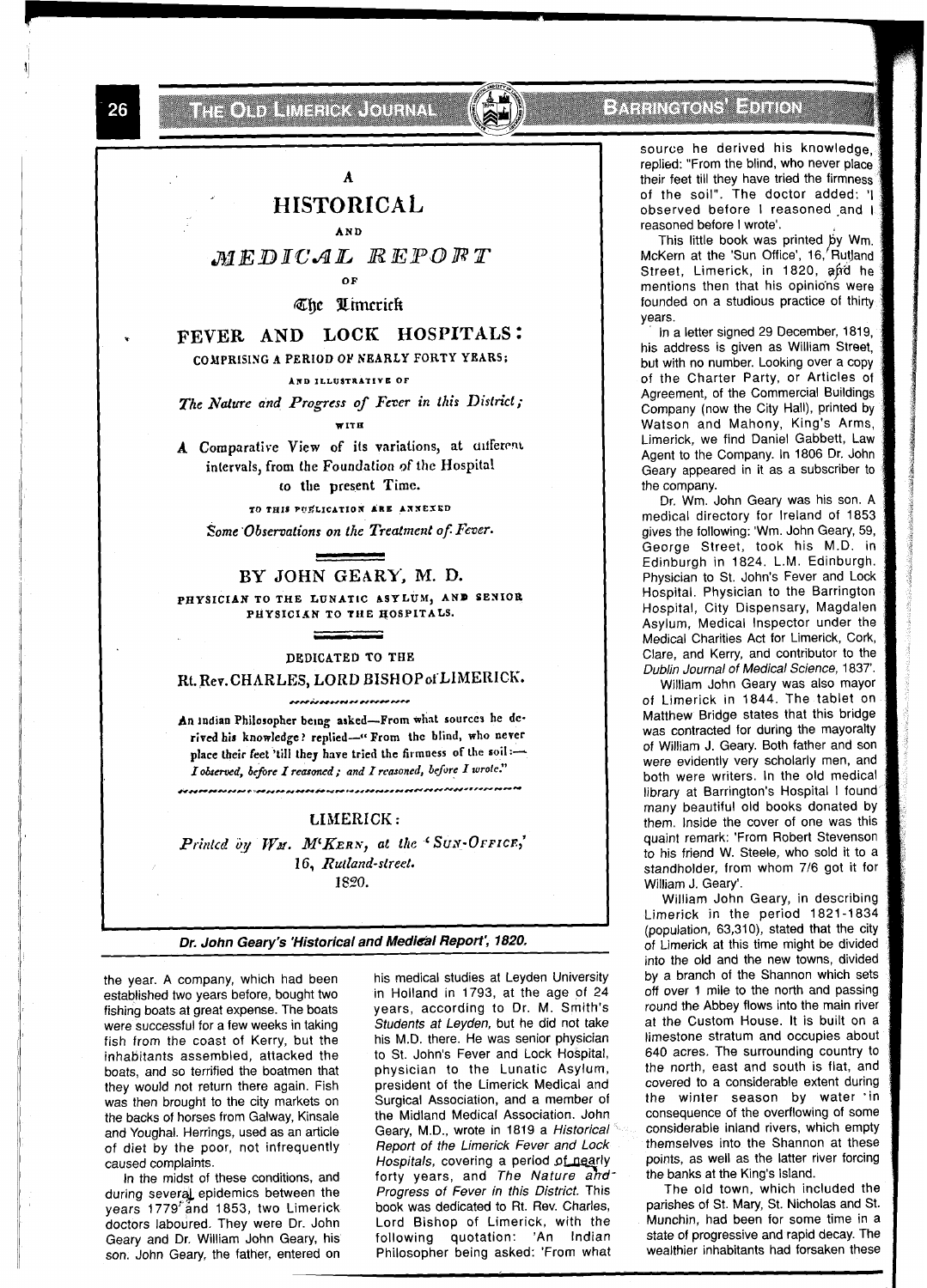# THORN MARK TOURS





*An 18th century hovel by the city walls.* 

districts for the new town, and the houses, which were lofty and closely Piled together, were allowed to run into a Condition of rapidly approaching ruin. This quarter of the town and the parish of **St.** John were principally occupied by the numerous poor of the city, and, to quote Dr. Geary: 'It was there as in the decayed Liberties of Dublin that the indigent roomkeeper and ruined artisan, the unemployed labourers and the rejected country cottiers, with their famishing families, retreated and died in pitiable conditions'. It was amid such scenes and in the discharge of his professional duties that William John Geary laboured. He said that he often wished that he could

have influenced what he termed the over-cautious legislators of the time, to whose prejudices against a legal provision for the poor he attributed the sad conditions which then prevailed.

The new town or parish of St. Michael, he stated, was built with a due regard to the health and comfort of its inhabitants and to it was added the populous district of St. John's in the dispensary arrangement. While acting as visiting physician to the dispensary, he was constantly struck with the immense amount of poverty which existed in the city. He then classified the people to their respective districts, and the following figures might be of interest: Population of

St. Mary's and St. Nicholas (1827-'32) was 14,629; St. John's and St. Laurence's, 15,667; St. Munchin's, 4,071 ; St. Michael, 16,226. The corresponding poor of these parishes were listed as follows: 7,000, 6,400, 940, 2,500; and the figures for fever patients returned St. Nicholas and St. Mary's, St. John's and St. Laurence's district as the highest and St. Munchin's as the lowest.

Many 'manufactories' could not be boasted of at this time, but amongst those which existed was an extensive glue mill in the Abbey, and it was considered most unfavourable to health. During the warm weather, to quote Dr. Geary, the effluvia emanating from putrid animal matter collected in this establishment poisoned the surrounding atmosphere, and dysentry abounded in that district. It was also said that Exchange Lane was never free from disease.

In 1826, William J. Geary was appointed **by** the governors of the Fever Hospital and City Dispensary as one of the two visiting physicians to the latter, with the objective of attending the sick poor in their own homes, and so diminish the demands on the Fever Hospital. He filled this office until 1832, when he resigned. He was physician on the first medical staff to be appointed to Barrington's Hospital from 1 August, 1831, until 19 December, 1851, when he retired from the staff, as he had been appointed medical inspector under the Charities Act, 14 and 15 Vic., Chap. 68. The provision of this Act rendered it impossible for him to discharge his duties as physician to Barrington's.

In April, 1847, Dr. W.J. Geary, together with doctors Michael Brodie, Thomas Kane, Robert Ringrose Gelston and William Ringrose Gore, gave to the Committee of Barrington's Hospital the sum of £100 (Irish) per annum, which had been granted by the Government for their remuneration. They were made life governors by a grateful committee in 1837.

Dr. Geary wrote a report on St. John's Fever Hospital, commenting on the fever qutbreaks in the city and pointing out the importance to society of institutions for contagious diseases and stressing precautions as a natural, instinctive law. Under such feelings, he stated, measures of safety were instituted as early as 1780, and mention of this year will bring us back to the work of his father. John Geary, and St. John's Hospital, as he had much to do with it in its early years.

Previous to 1780, in spite of numerous charities here and elsewhere, fever had not claimed public attention, and very little had been done to check its ravagés of the poor. This observation was not meant for Limerick alone, because in that year in no part of the British Empire was there a Fever Hospital. It was left to the good and

27